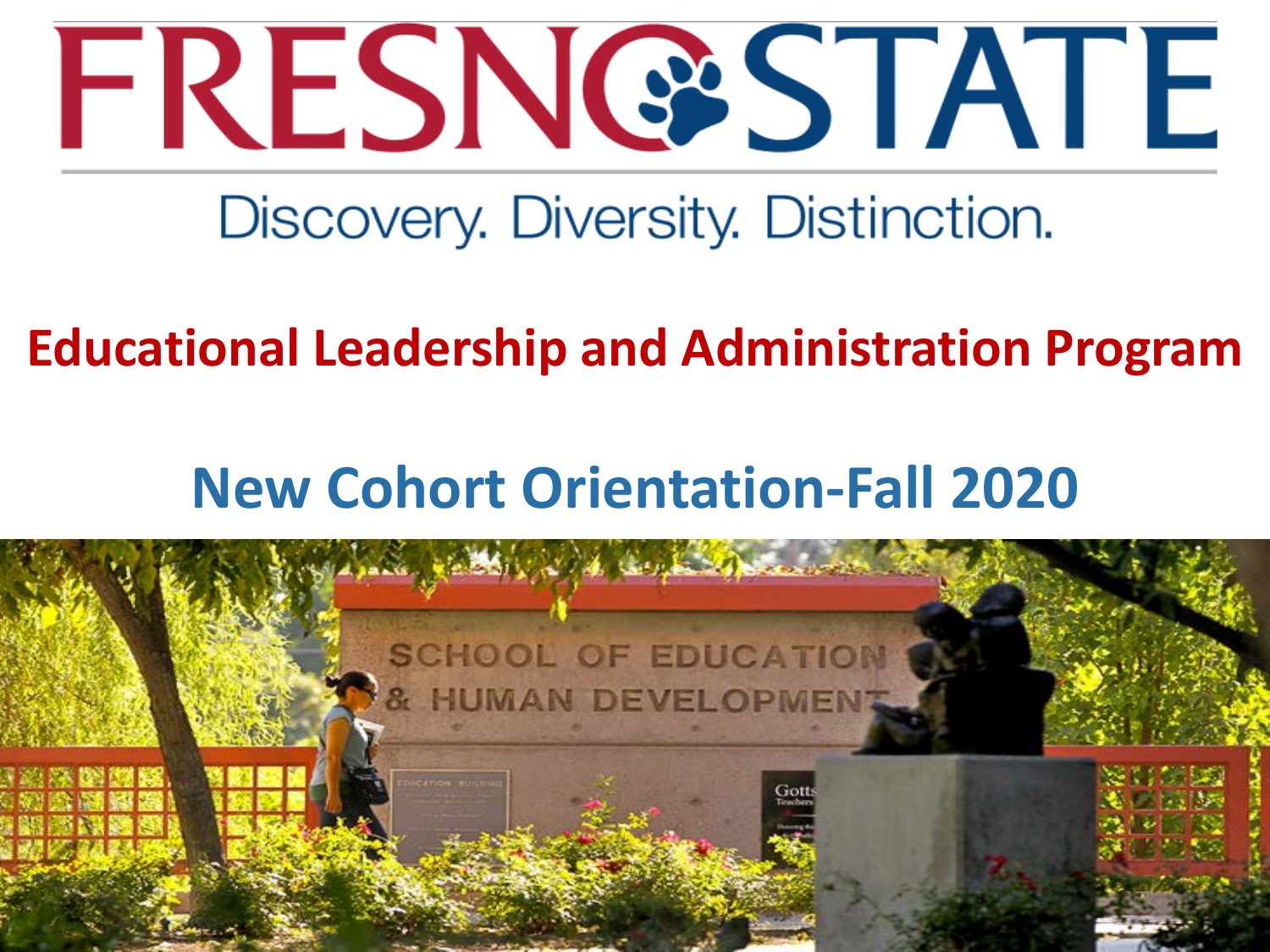- **Welcome**
- **Agenda & Outcome Review**
- **Faculty Introduction**
- **Program Overview**
- **Information** 
	- **a. Cohort Policies & Expectations**
	- **b. Scholarly Writing**
	- **c. Masters Degree Research Project (Semester 3)**
- **Memo of Understanding/PASC Mentors**
- **Closure**

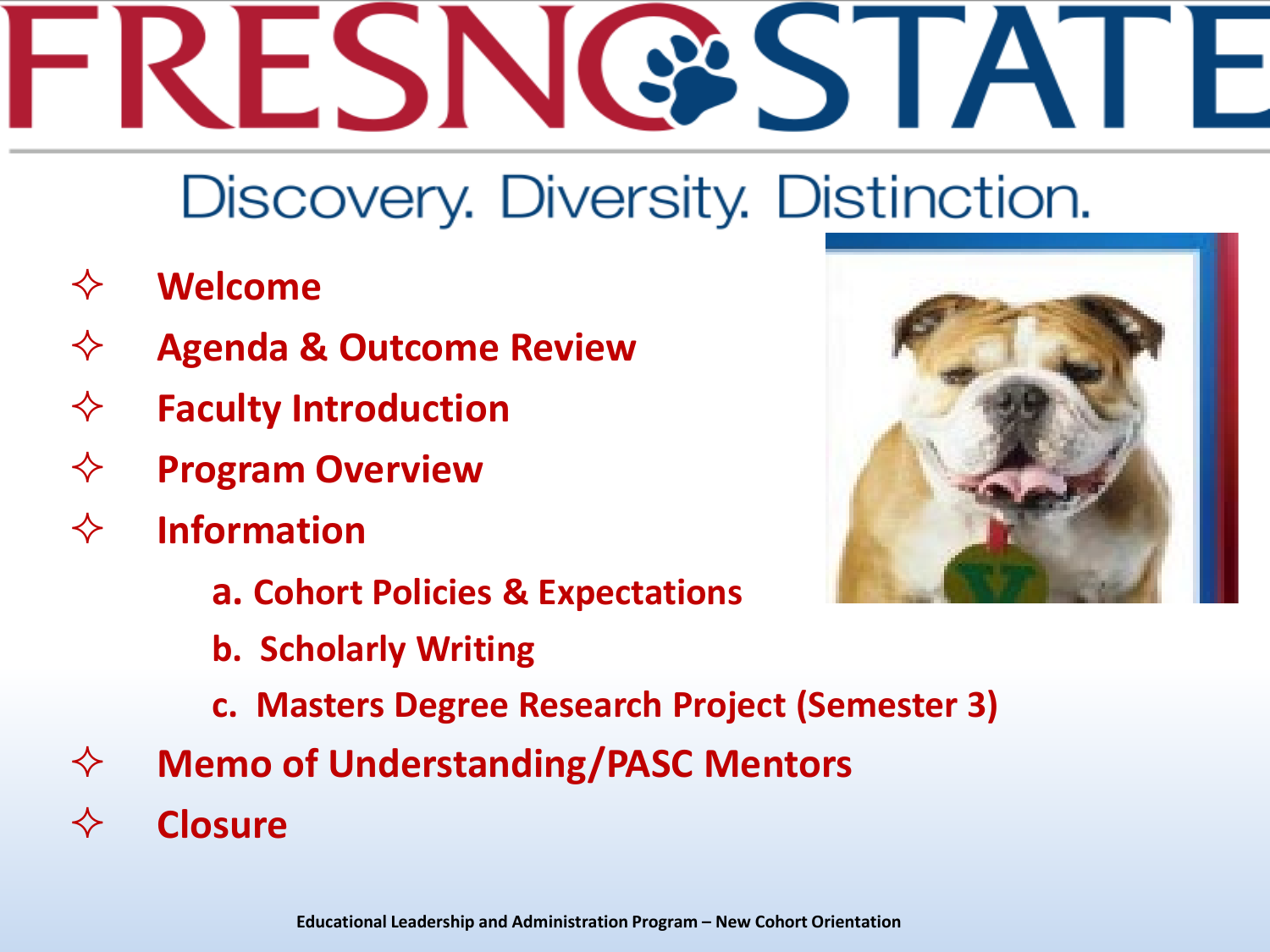

*Vision*

*Educational Leadership and Administration graduates will become courageous transformational leaders advocating for equity and social justice from an asset-based frame who execute actions that have a profound positive impact on the lives of children, educators, and the community for K-12 throughout California.*

#### Orientation Outcomes

- 1. Establish focus and share resources.
- 2. Examine and communicate Program Policies, Program & State Expectations.
- 3. Develop knowledge and skill in the use of program tools and resources: Canvas, texts, CalAPA, APA, Graduate Writing Studio.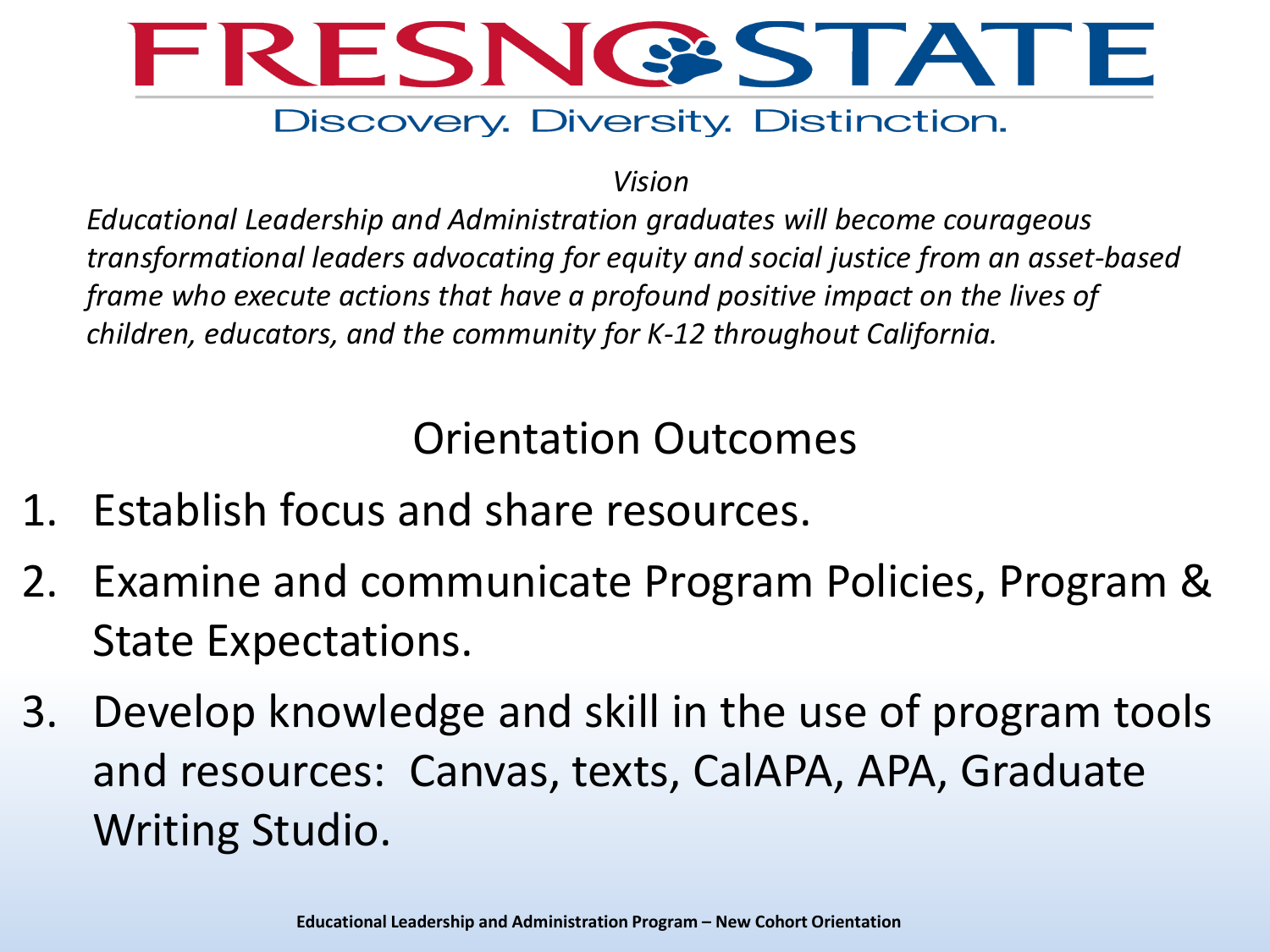

#### **Fresno State…More Than Just a Credential or Degree**

[Please review this brief welcome video from Dean James](https://youtu.be/vzL_i7d38t4) Marshall.

The [Division of Research and Graduate Studies](http://fresnostate.edu/academics/drgs/) has many [valuable resources a](http://fresnostate.edu/academics/gradstudies/index.html)nd the answers to many of your questions.

*Take a moment and review all of the embedded materials in this slide.*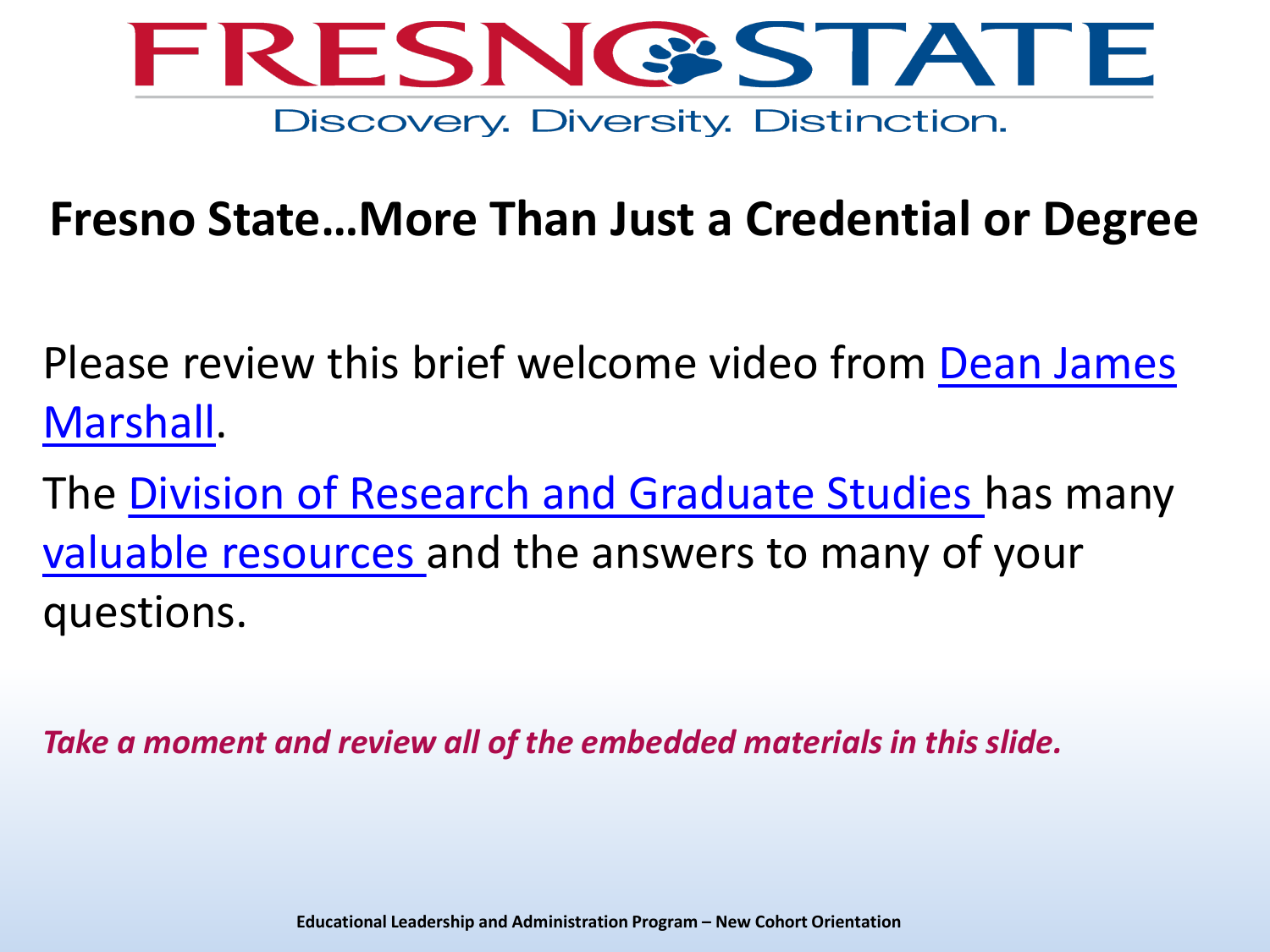

# **Faculty Introductions Why We Are Here?**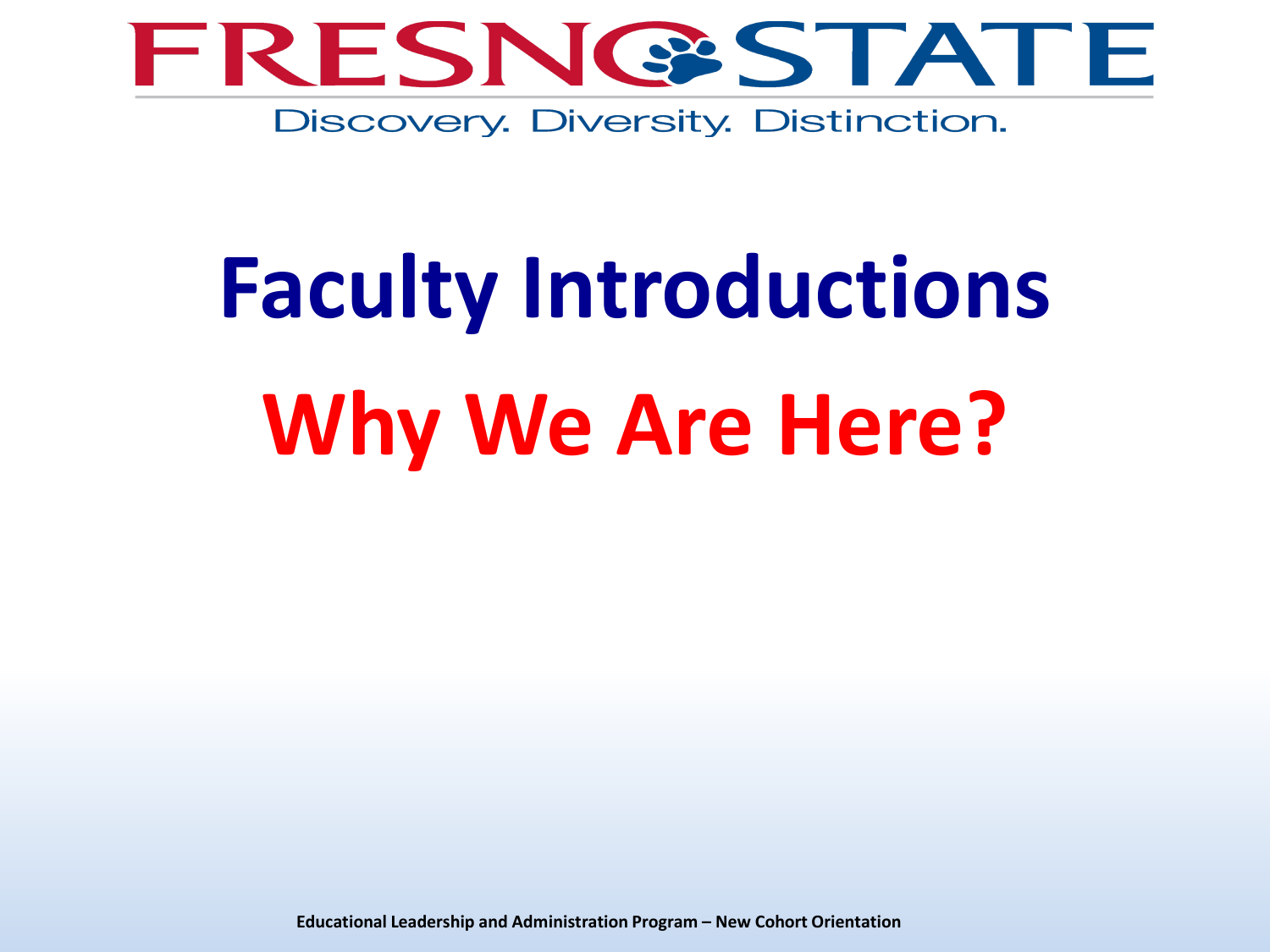# FRESNGSTATE

#### Discovery. Diversity. Distinction







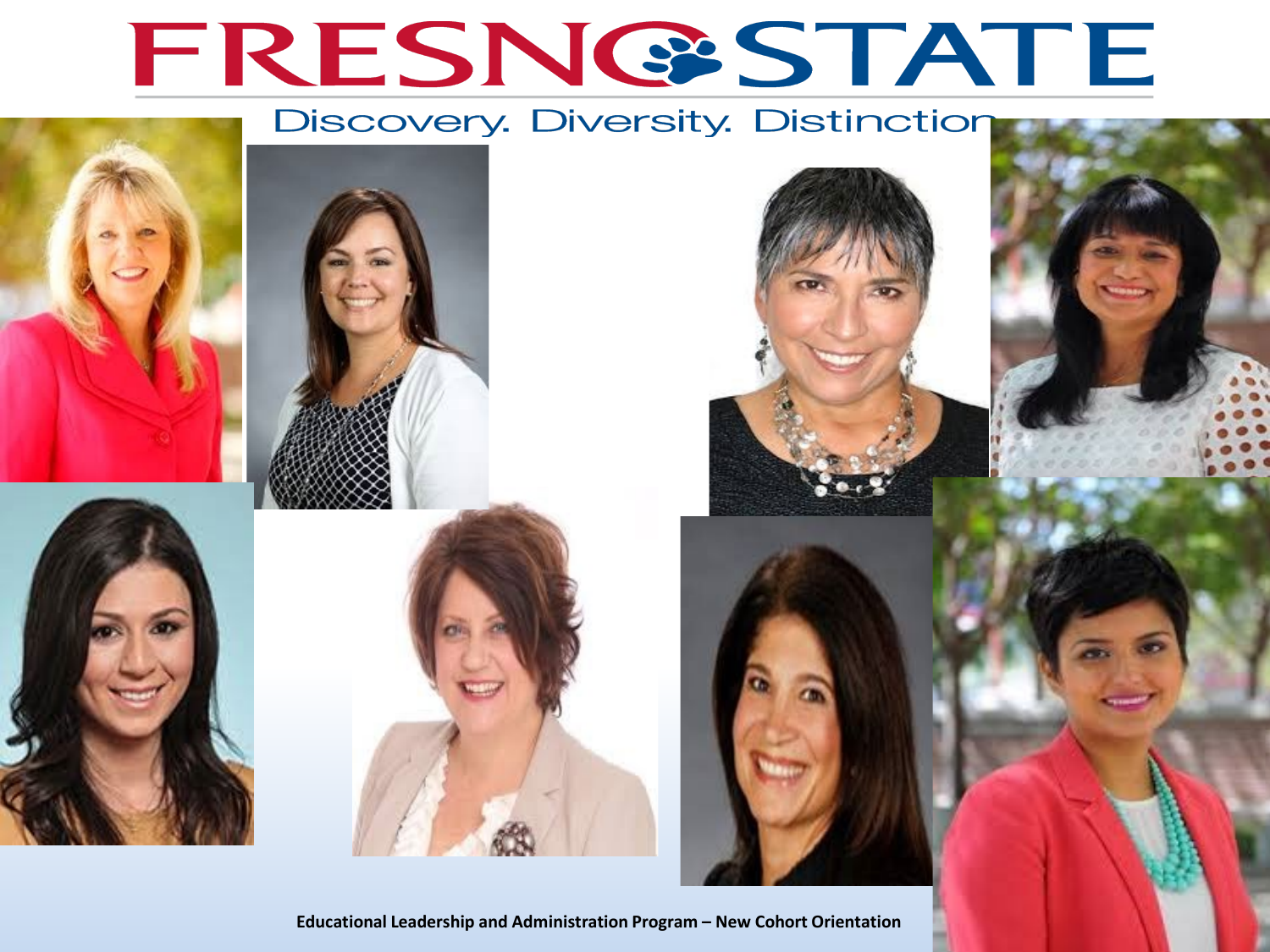

In a study conducted by the Wallace Foundation researchers stated, **"To date we have not found a single case of a school improving its student achievement record in the absence of talented leadership."** Moreover, they noted that effective leadership is second in importance only to effective teaching among the many school variables that impact student achievement.

Wallace Foundation

**Districts Matter: Cultivating the Principals Urban Schools Need**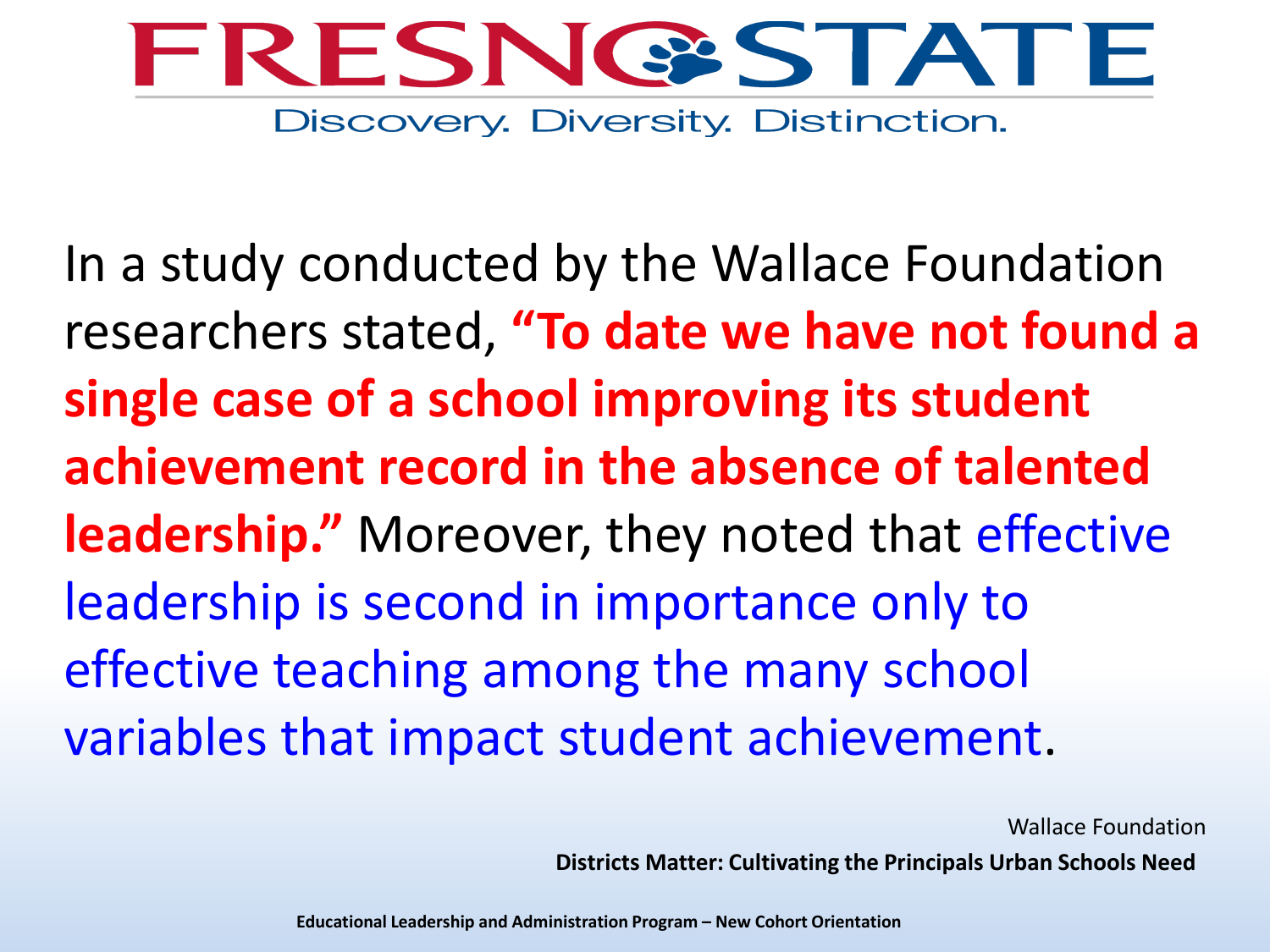

## **Educational Leadership and Administration Program**

# *PROGRAM…*

- **Information**
- **Policies**
- $♦$  **Sequence**
- **Expectations**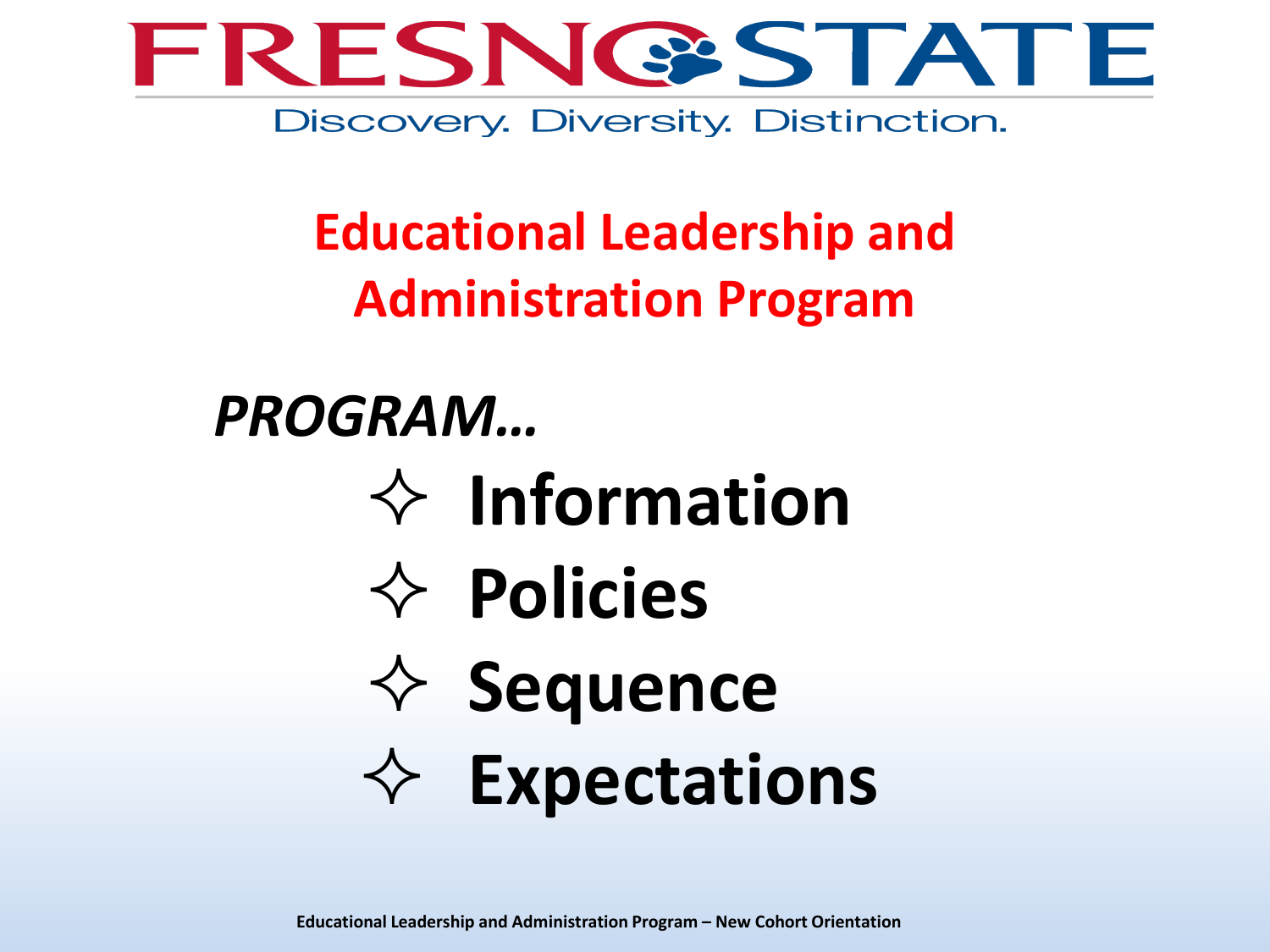

## **Administrative Services Credential Program Standards (updated 2016)**

Commission on Teacher Credentialing (CTC) **refined and revised** the **standards** used to **guide preliminary and clear administrative licensure processes and requirements** to **ensure that they reflect current research about effective leadership in schools while keeping pace with the highly complex and diverse needs of California schools and the children served by them**.

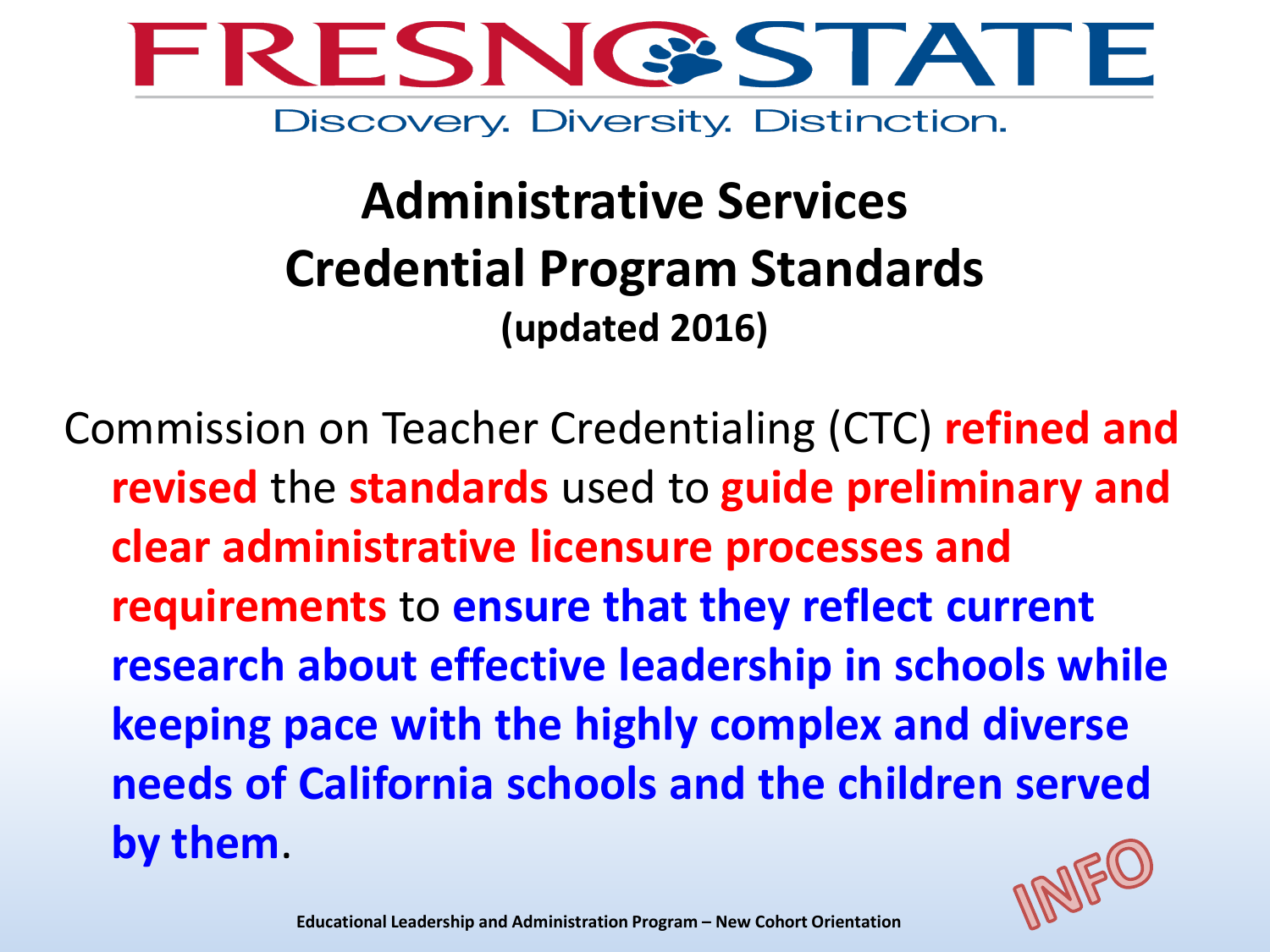

# **PRELIMINARY**

# **Administrative Services Credential THIS Program**

## **Primary Focus**

*To prepare future leaders for their initial administrative position, with special emphasis on preparation for position of site administrator, or principal, for a specific school site.*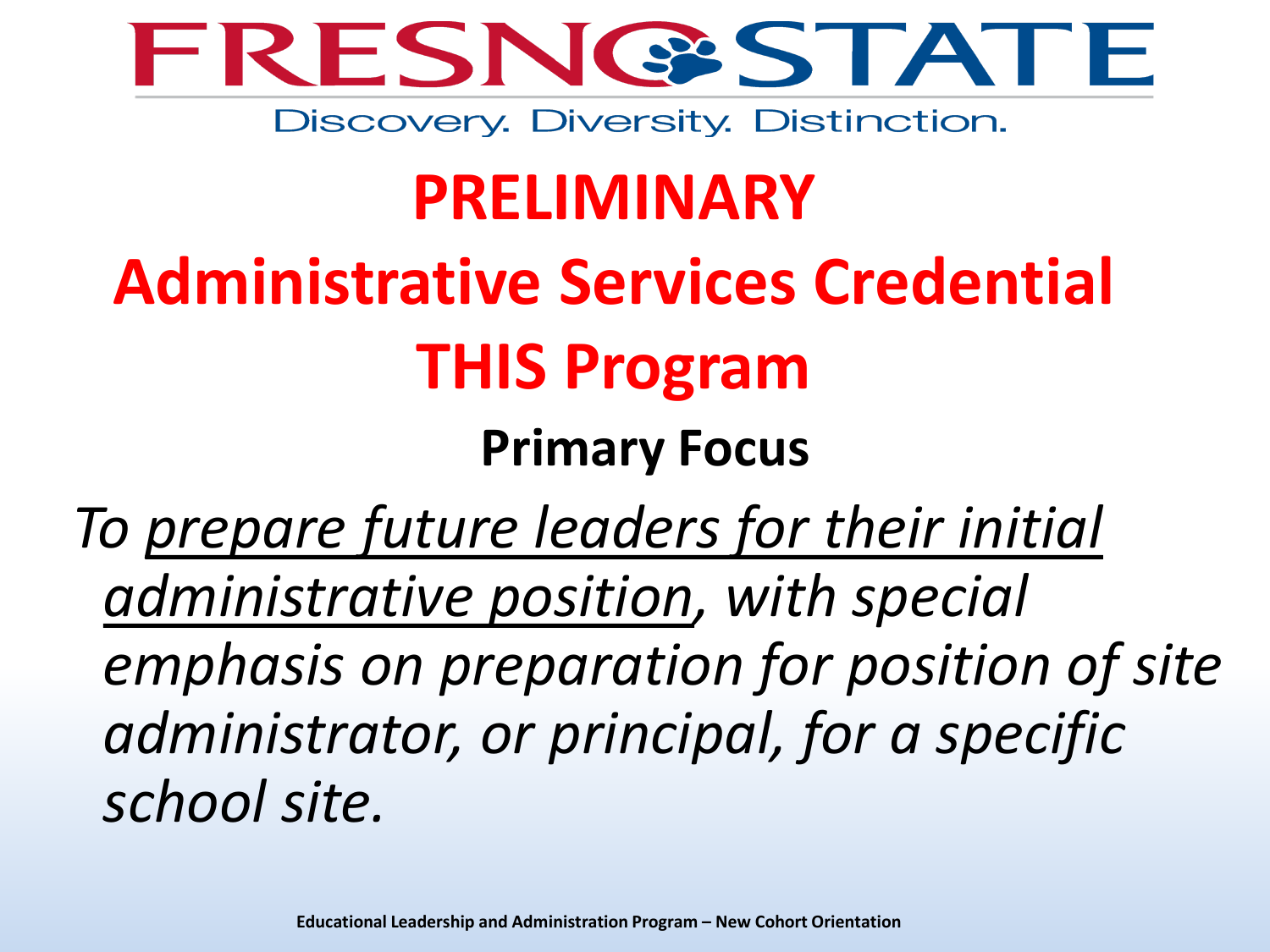

# **Administrative Services Credential AFTER You Finish This Program & Secure an Administrative Position**

- Focused on job-embedded, real-life experiences of educational leaders.
- Coaching-based professional induction process contextualized for whatever job the administrator currently holds while continuing to develop candidates for future leadership positions.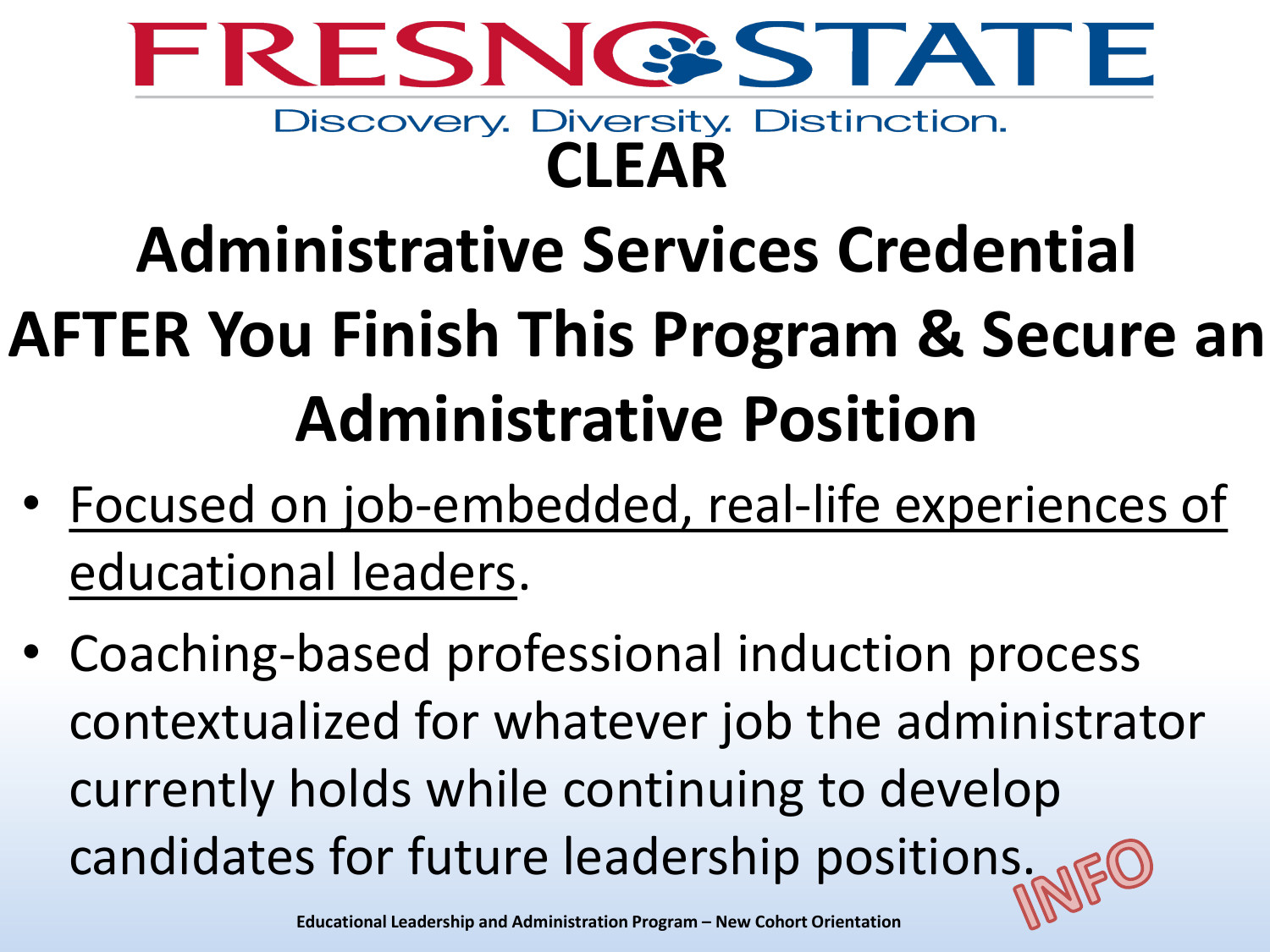

## **Fresno State Program Information**

**3 Semester Integrated Program:** Masters Degree & Preliminary Administrative Services Credential

• 31 semester units

Preliminary Administrative Services Credential only if Masters already

• 24 semester units

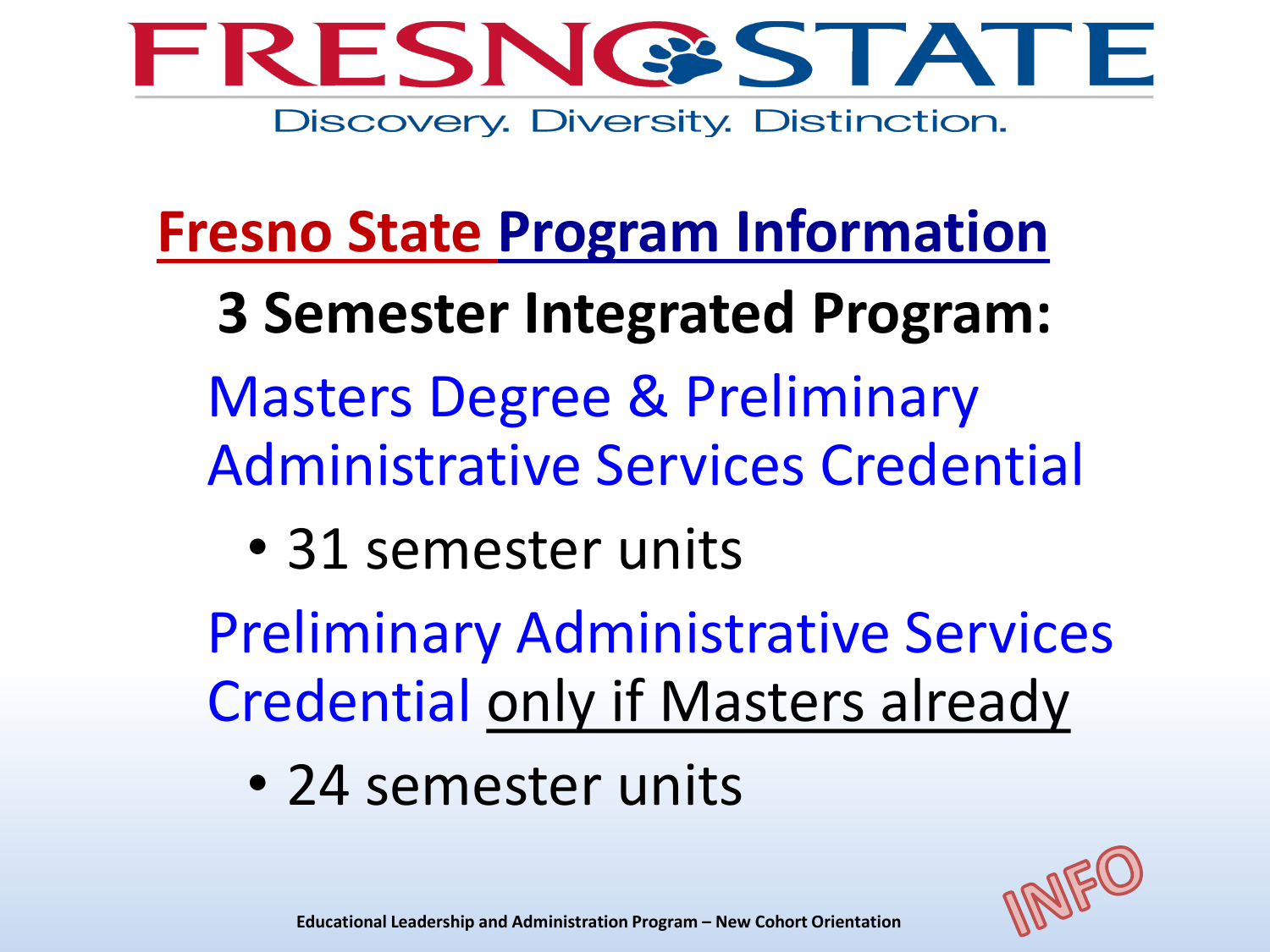|                                         | 7<br><b>Sessions</b>                     | 7<br><b>Sessions</b>                     | 7<br><b>Sessions</b>           | <b>Semester</b><br>(MA Students<br>only) | <b>STATE</b><br><b>MANDATED</b><br><b>ASSESSMENT</b> |
|-----------------------------------------|------------------------------------------|------------------------------------------|--------------------------------|------------------------------------------|------------------------------------------------------|
| SEM <sub>1</sub><br><b>FALL</b><br>2020 | <b>EAD</b><br>261<br>(3 units)           | EAD<br>272<br>(4 units)                  | <b>EAD</b><br>276<br>(3 units) | <b>ERE 153</b><br>$(3 \text{ units})$    | <b>CalAPA</b><br>Leadership<br><b>Cycle 2</b>        |
| <b>SEM 2</b><br><b>SP</b><br>2021       | <b>EAD</b><br>274<br>$(3$ units)         | EAD<br>262<br>(3 units)                  |                                | <b>ERE 220</b><br>(3 units)              | <b>CalAPA</b><br>Leadership<br><b>Cycle 1</b>        |
| <b>SEM3</b><br><b>FALL</b><br>2021      | <b>EAD</b><br>263<br>$(4 \text{ units})$ | <b>EAD</b><br>269<br>$(4 \text{ units})$ |                                | <b>EAD 298</b><br>$(4 \text{ units})$    | <b>CalAPA</b><br>Leadership<br><b>Cycle 3</b>        |

#### **FRESNO STATE 3 SEMESTER PASC/MA PROGRAM**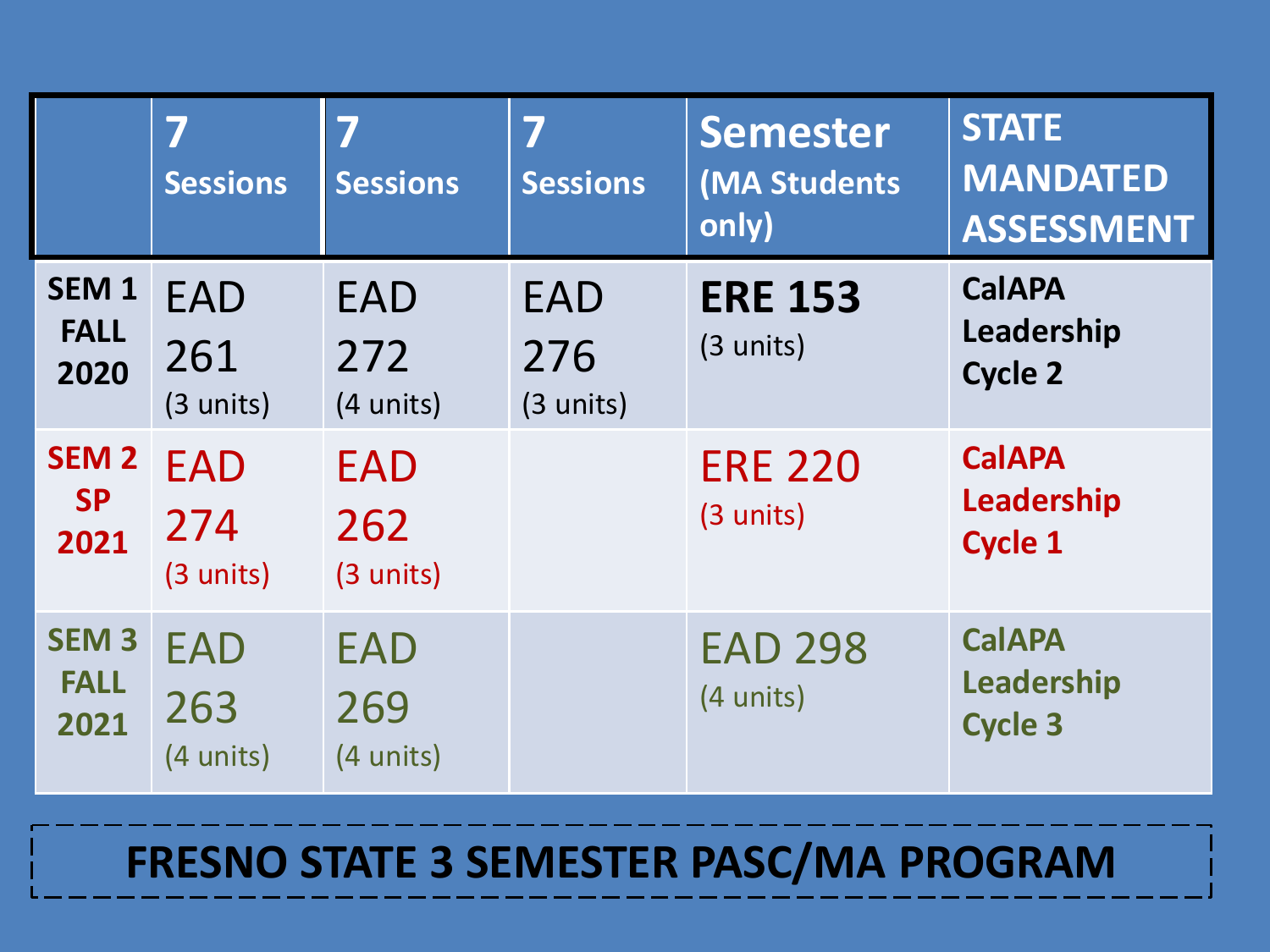

## **Information, Policies, and Expectations**

**Pages 9-14 in Student Handbook**

- $\diamond$ Fresno State Email Account [@mail.fresnostate.edu](mailto:.@mail.fresnostate.edu)
- Canvas<https://fresnostate.edu/academics/canvas/>
- $\Diamond$  Face-to-Face and online Hours + Alternative Hours for Fieldwork Experiences
- $\Diamond$  Class Meeting Structure Learning Laboratories:
	- Attendance
	- Cohort Norms

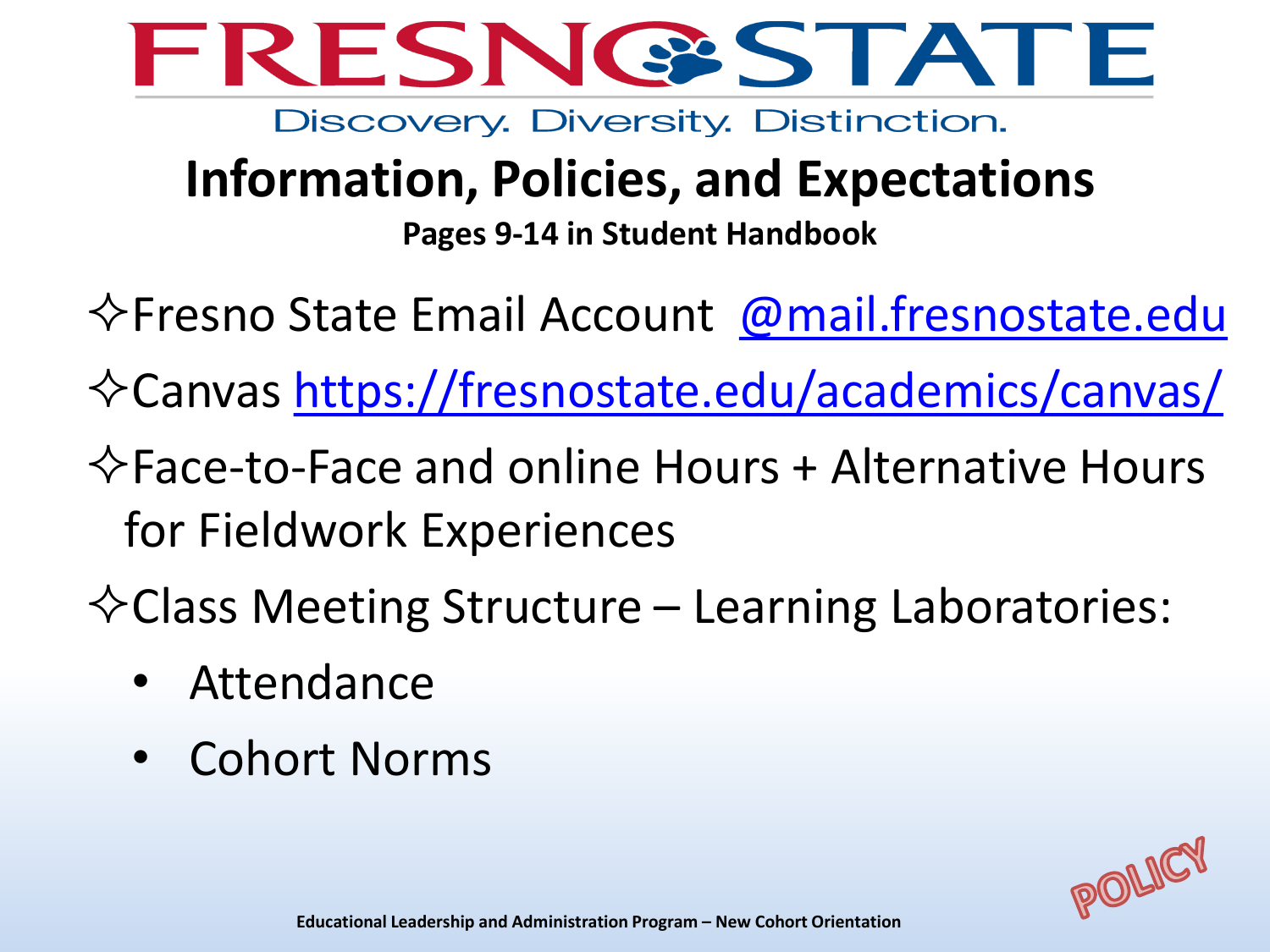# FRESNG'STATE

#### Discovery. Diversity. Distinction.

**Page 15 in Student Handbook**

# CalAPA Structure: Three Leadership Cycles

- Leadership Cycle 1: Analyzing Data to Inform School Improvement and **Promote Equity SPRING 2021**
- Leadership Cycle 2: Facilitating **Communities of Practice FALL 2020**
- **REGISTER ASAP for LC2!**<br>• Leadership Cycle 3: Supporting **Teacher Growth**

#### **FALL 2021**



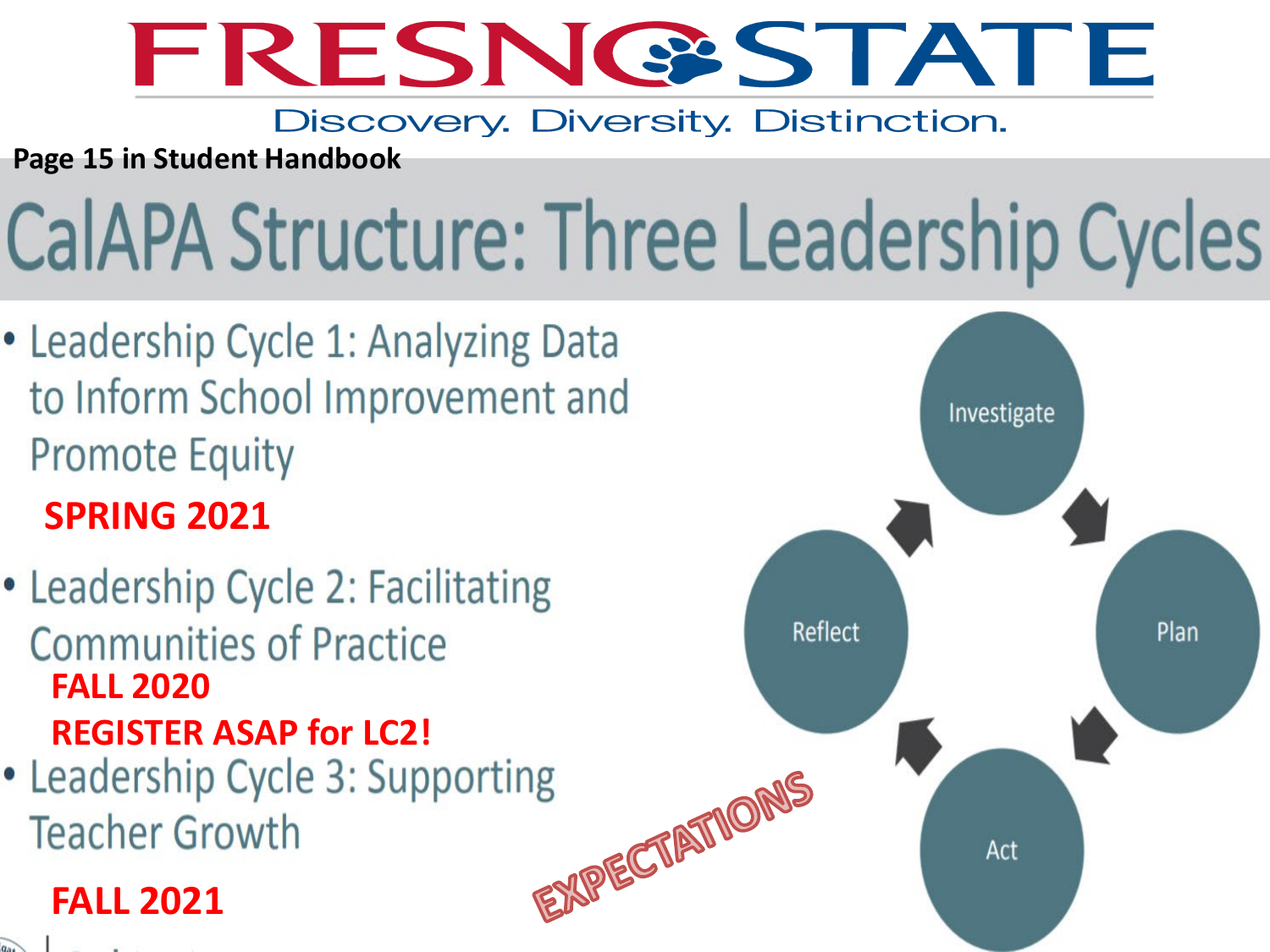

<http://www.ctcexams.nesinc.com/>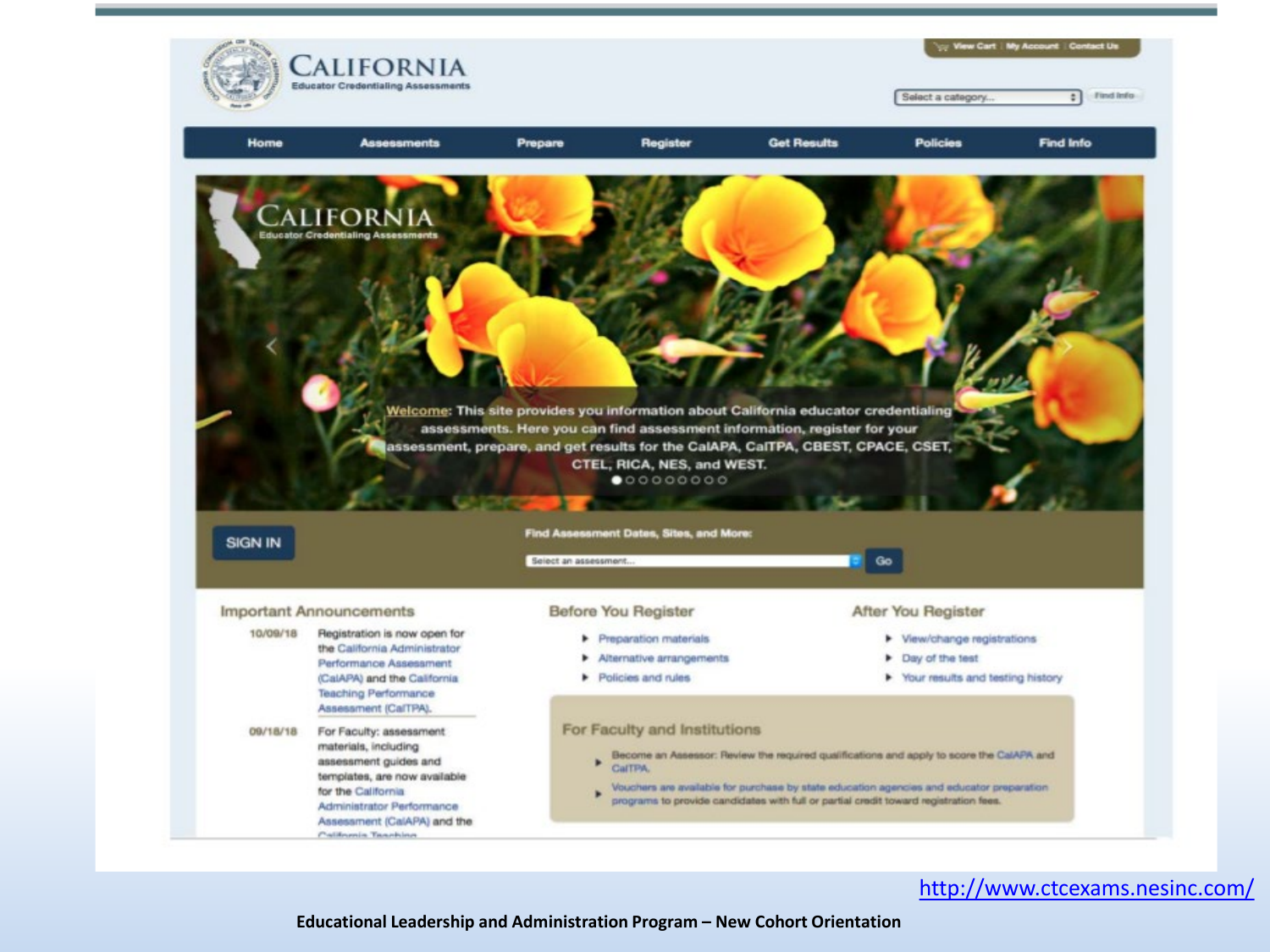

### **Program Expectations-Use of Tools**

#### **Canvas**

<https://community.canvaslms.com/videos/1124-canvas-overview-students>

#### $\Diamond$  APA

[https://owl.purdue.edu/owl/research\\_and\\_citation/apa\\_style/apa\\_style\\_introducti](https://owl.purdue.edu/owl/research_and_citation/apa_style/apa_style_introduction.html) on.html

#### **Graduate Writing Studio**

<http://www.fresnostate.edu/academics/gradstudies/graduatewritingstudio.html>

#### **CalAPA**

[https://www.ctcexams.nesinc.com/TestView.aspx?f=HTML\\_FRAG/CalAPA\\_TestPage.](https://www.ctcexams.nesinc.com/TestView.aspx?f=HTML_FRAG/CalAPA_TestPage.html) html

#### **Video Taping & Upload for CalAPA**

**Educational Leadership and Administration Program – New Cohort Orientation** [http://www.ctcexams.nesinc.com/TestView.aspx?f=HTML\\_FRAG/CalAPA\\_PrepMater](http://www.ctcexams.nesinc.com/TestView.aspx?f=HTML_FRAG/CalAPA_PrepMaterials.html) ials.html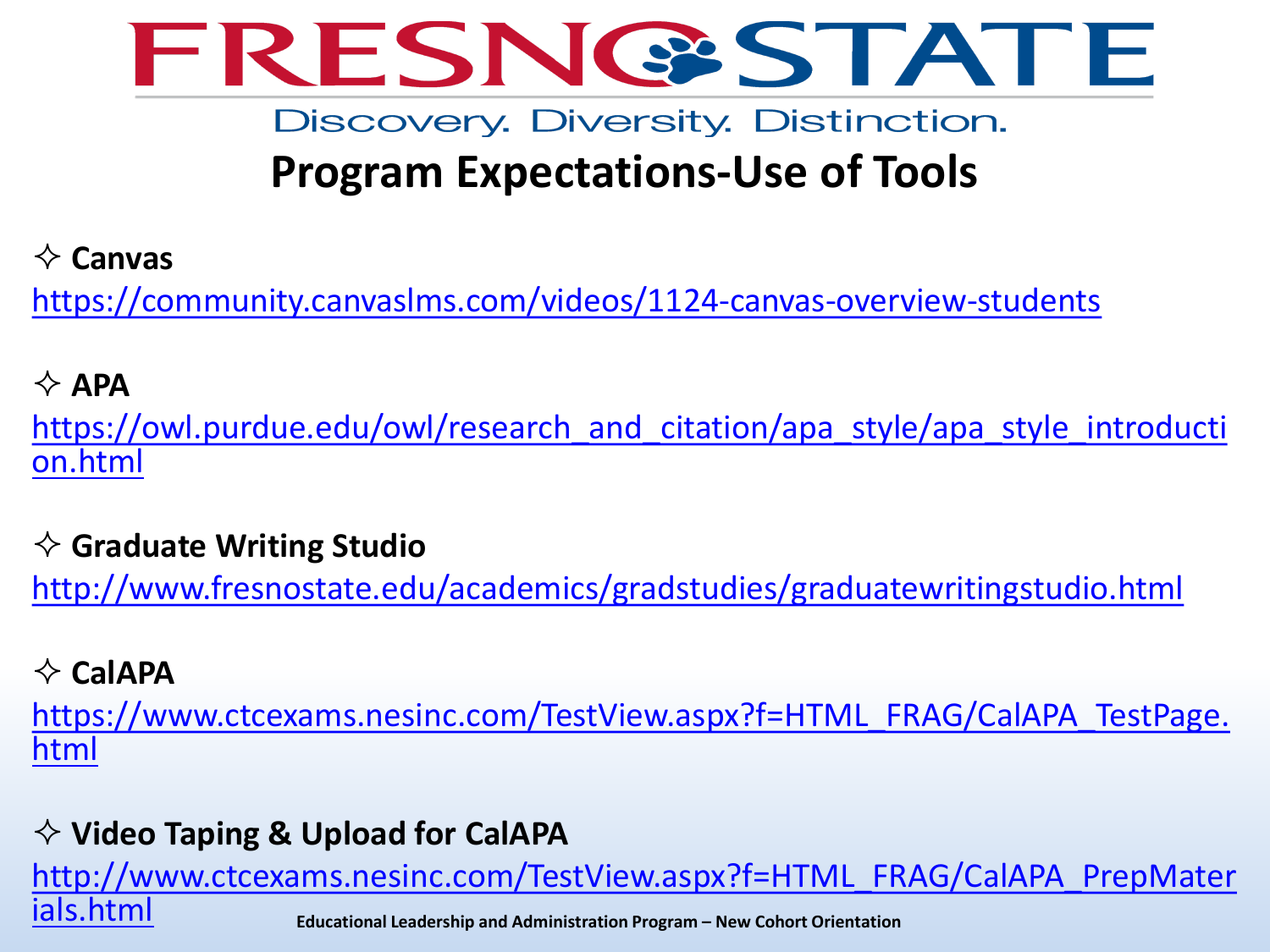

#### **Program Expectations-Common Course Traits**

**Pages 9-14 in student handbook**

#### **Educational Leadership P12 Vision**

*Educational Leadership and Administration graduates will become courageous transformational leaders advocating for equity and social justice from an asset-based frame who execute actions that have a profound positive impact on the lives of children, educators, and the community for K-12 throughout California.*

## **☆Graduate Writing Competency**

- **Competency Tasks/Fieldwork Expectations**
- **Grading**
- **PASC Mentors**
- **APA Writing Style**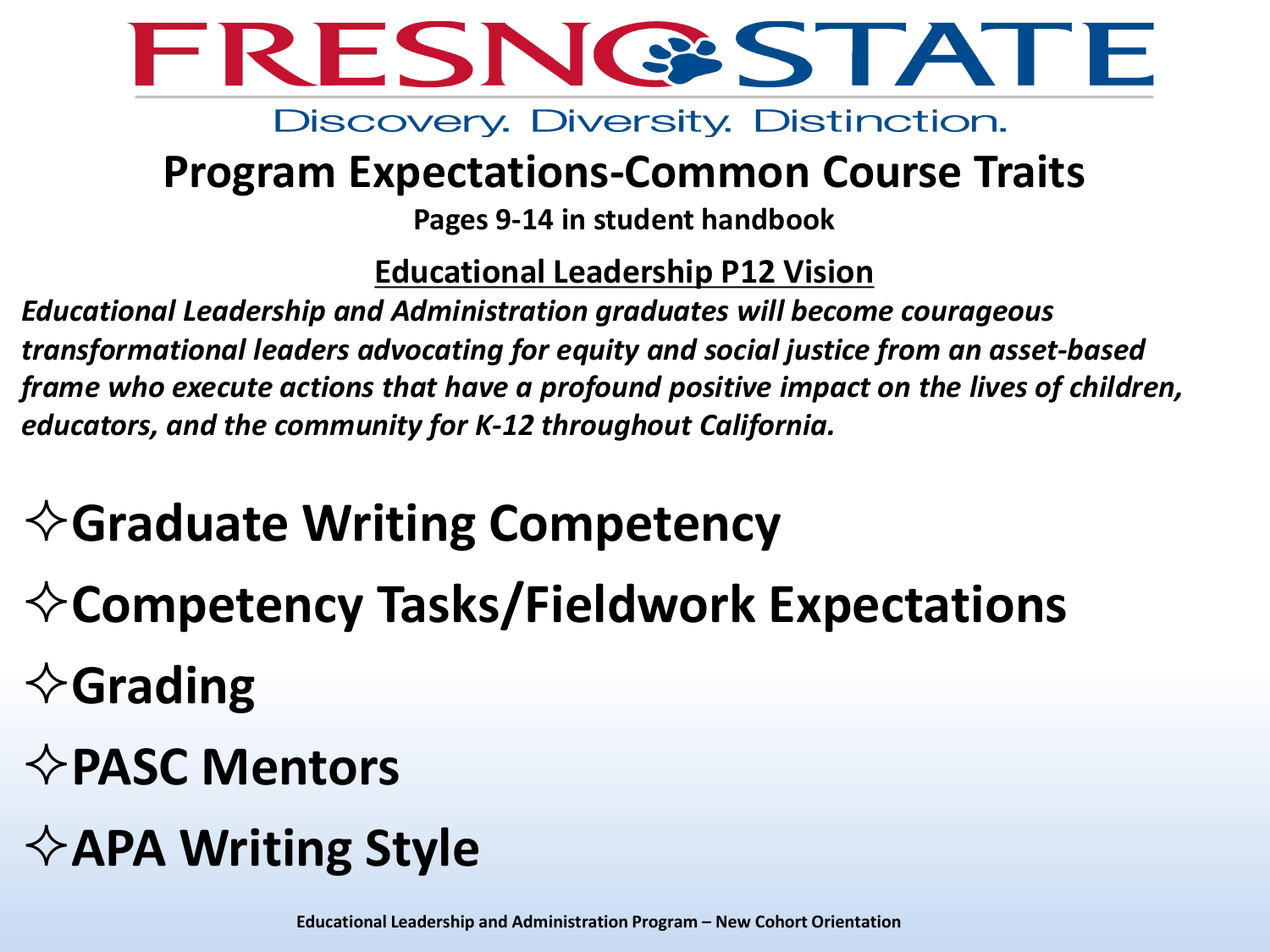

### **Field Experience**

**All candidates** participate in field experience - application of theoretical concepts in authentic settings. theoretical concepts in authentic settings.

**Field experiences** – **variety, diverse and realistic settings** both in the day-to-day functions of administrators and policy implementation

**Cohort Designated Settings, Candidates' Site Settings**, and **District Settings.**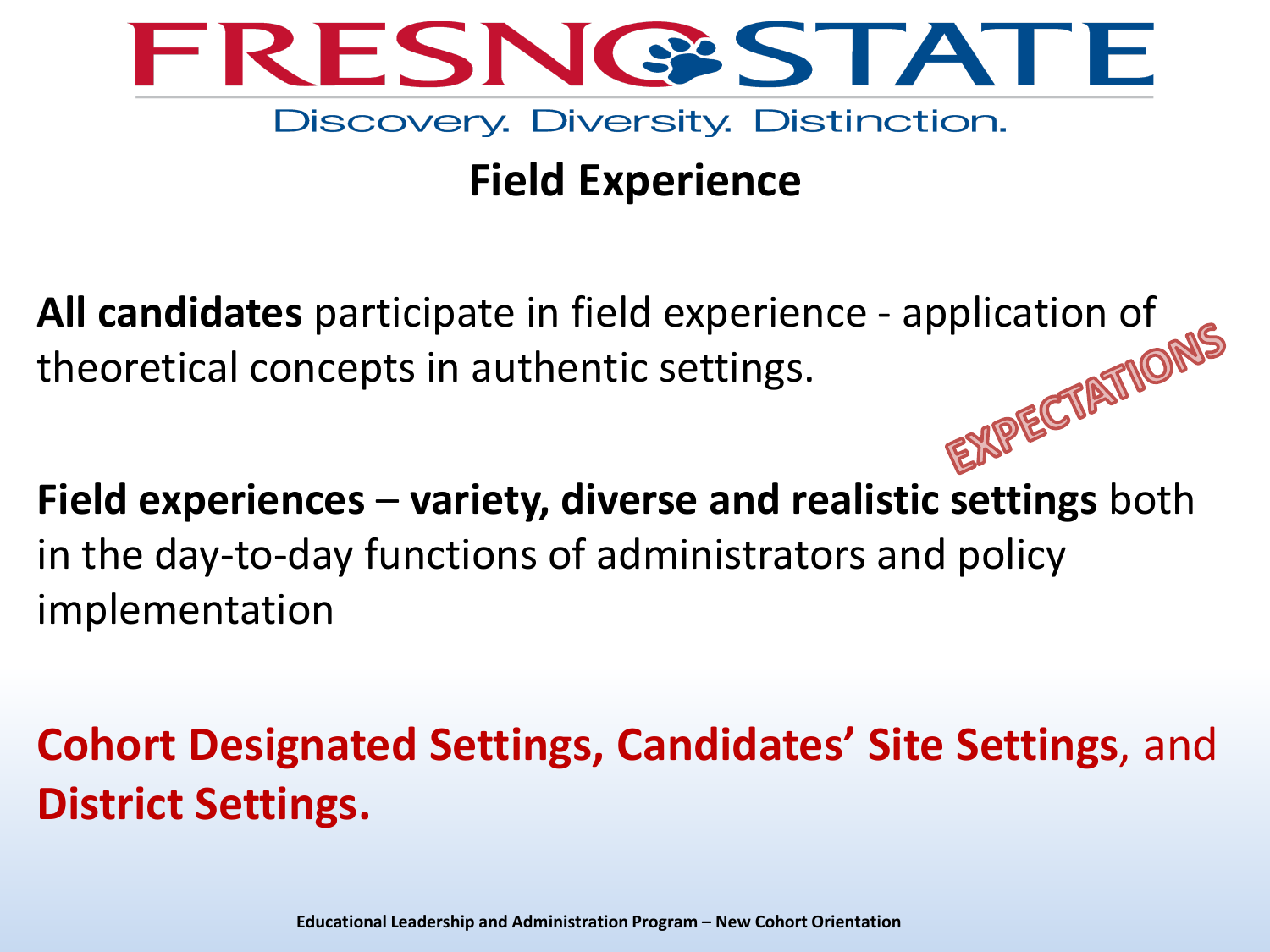

# **Field Mentors**

In a **collaborative partnership** between Fresno State's PASC program and Local Education Agencies/district leadership, the in-the-field administrator mentor (**PASC Field Mentor) provides guidance, assistance, and feedback regarding the work of the candidate in the administrative preparation program**.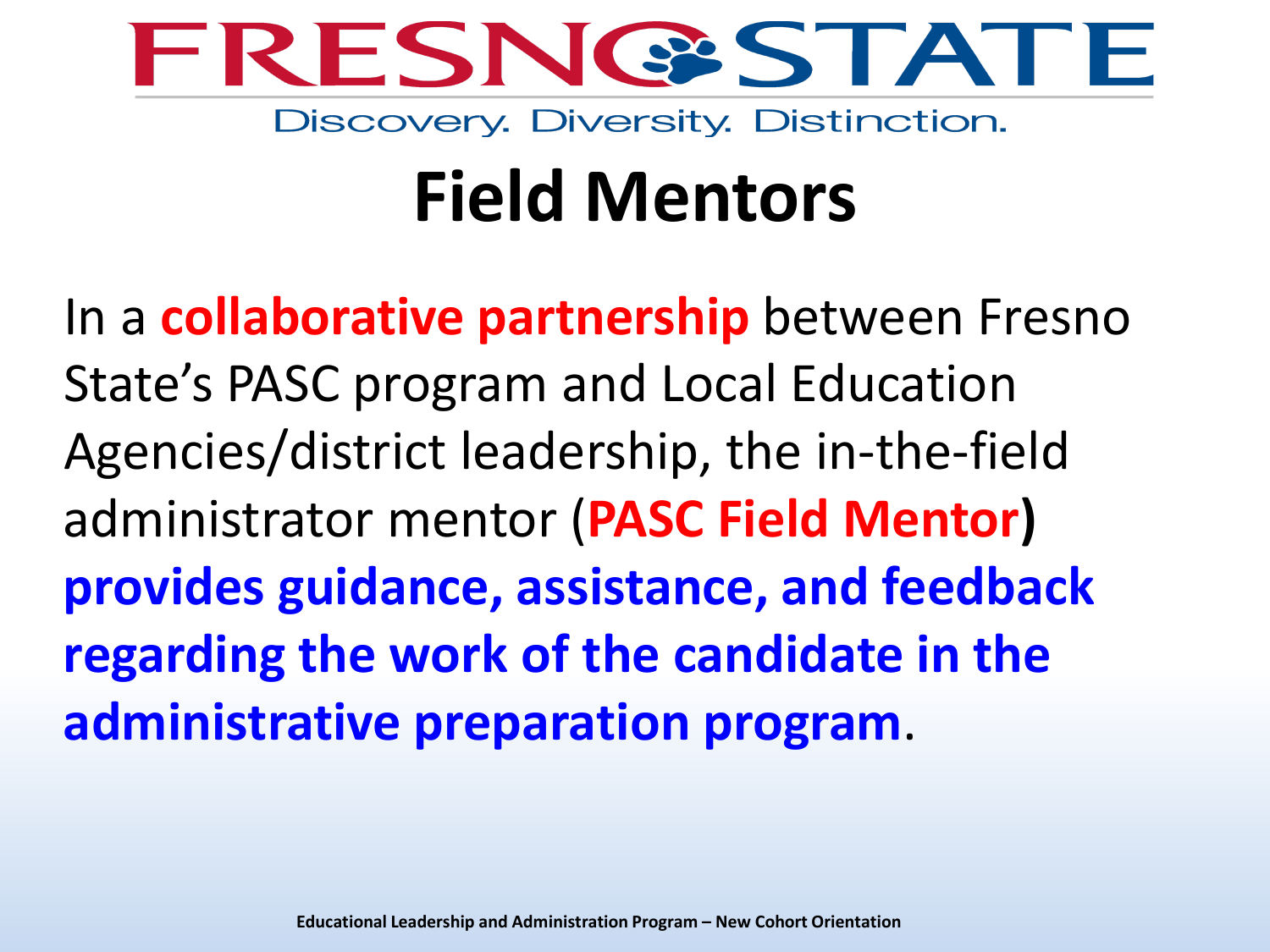

- **Establish a conversation date/time with approved PASC Field Mentor within one week after completion of courses**: EAD 272, EAD 263, & EAD 262, and during EAD 269 (final course).
- **Engage in a conversation with PASC Field Mentor within one week after the completion of each set of courses** (EAD 261 & EAD 272), (EAD 276 & EAD 263), (EAD 274 & EAD 262) and final course (EAD 269), and share key learnings and content knowledge and skills developed as a result of active participation and work completed in the set of courses.
- **Produce a written Summary of the Conversation and Reflection** (real world connections, application to the role of the principal, new learning perspectives, prompted to learn more about – need, and feedback and guidance of greatest value and why).
- **Upload written Summary of the Conversation and Reflection** by the instructor designated date to both the Course (EAD 276, EAD 274 or EAD 269).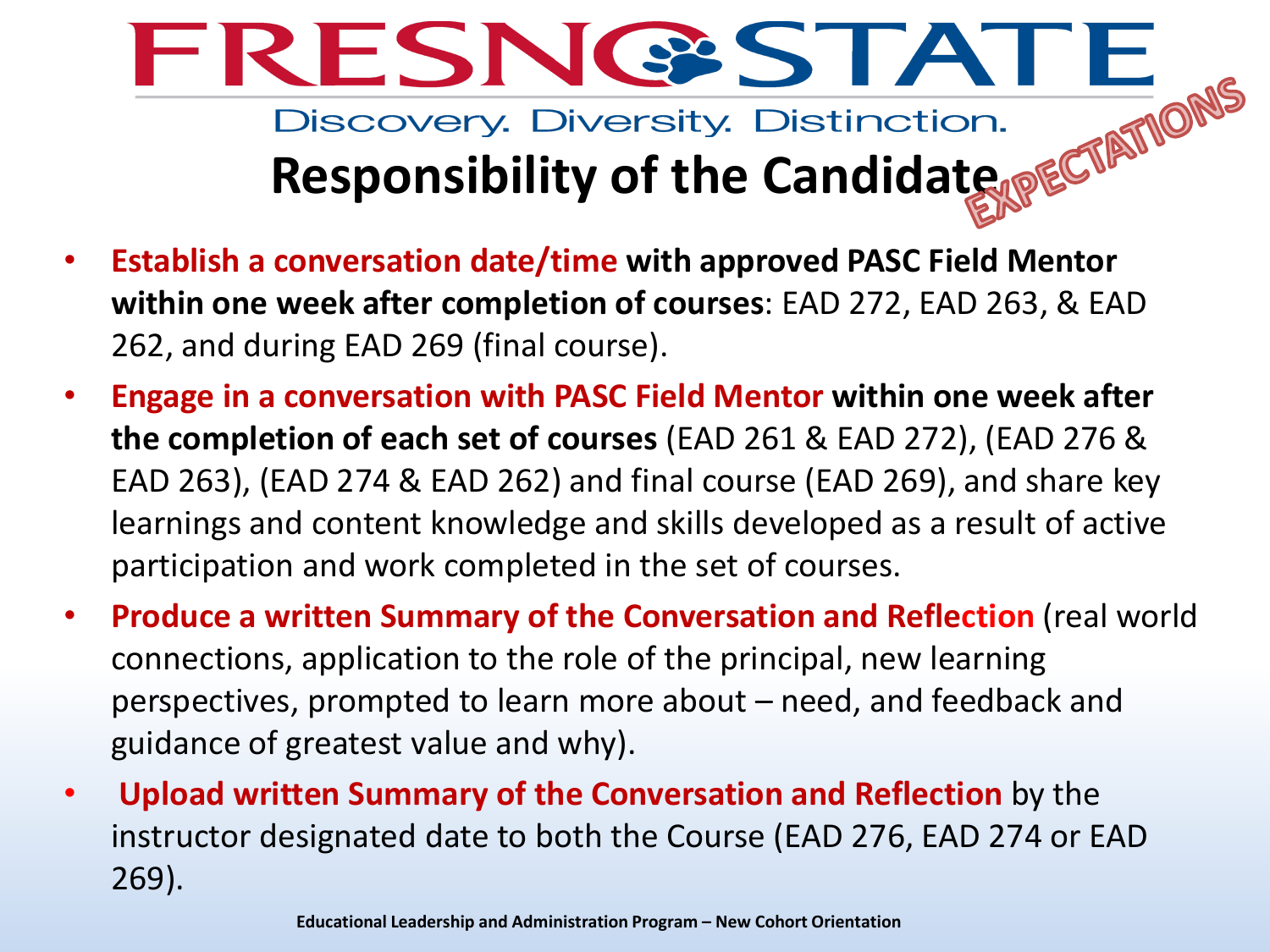

# **EAD 261 – First Class Session**

### **Fall 2020 On Campus Cohort**

**Monday, South Valley Cohort (COS/Fresno State Campus),** 

**Tuesday, East Valley Cohort (Sanger/WAMS),**

## **Instruction Begins August 24**

4:30 – 10:00 p.m. + Field Work/Alternative Hours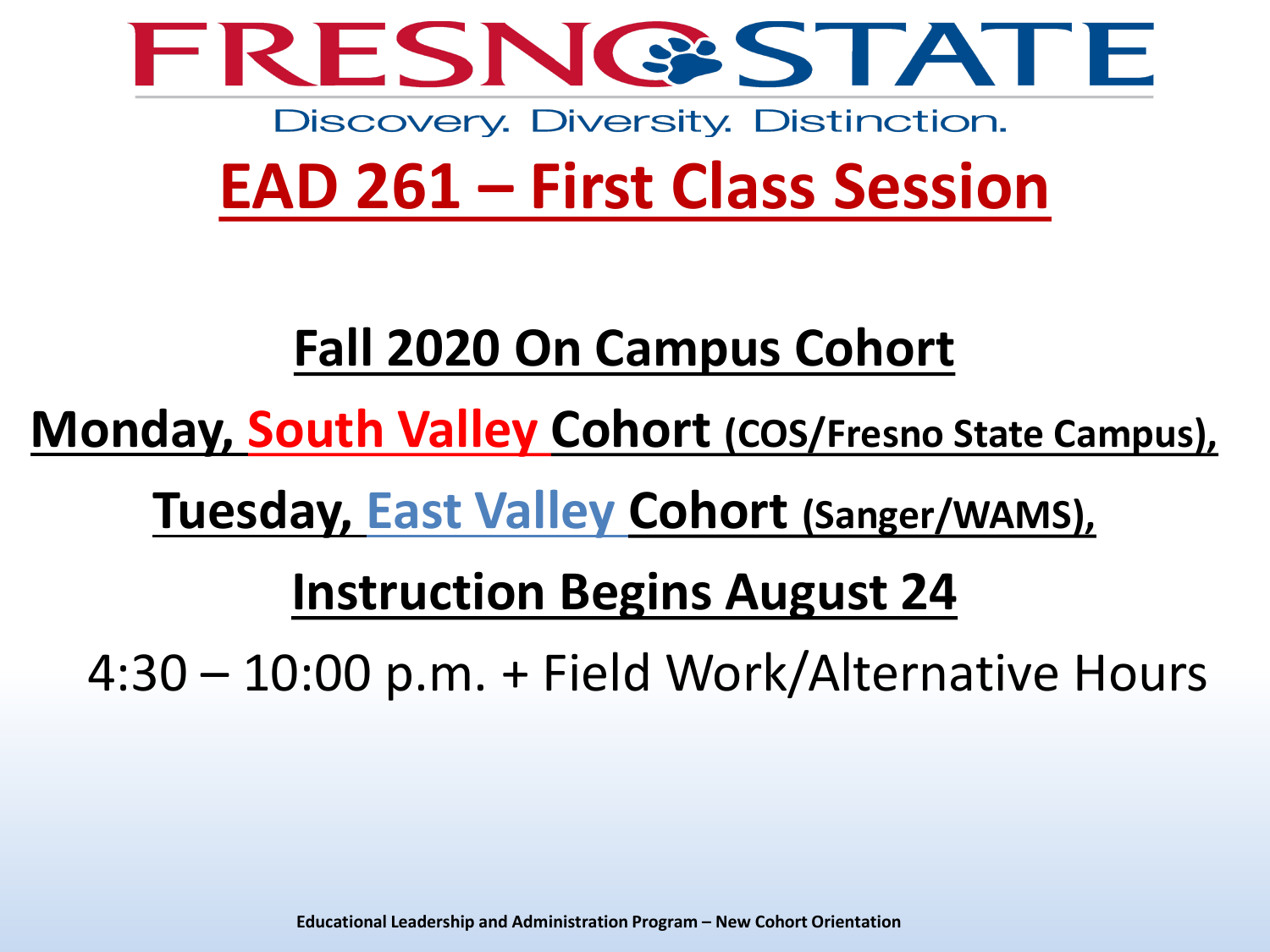

# PASC Field Mentor Consideration Form  $\mathcal{R}_{l}$ Memo of Understanding Regarding Program Expectations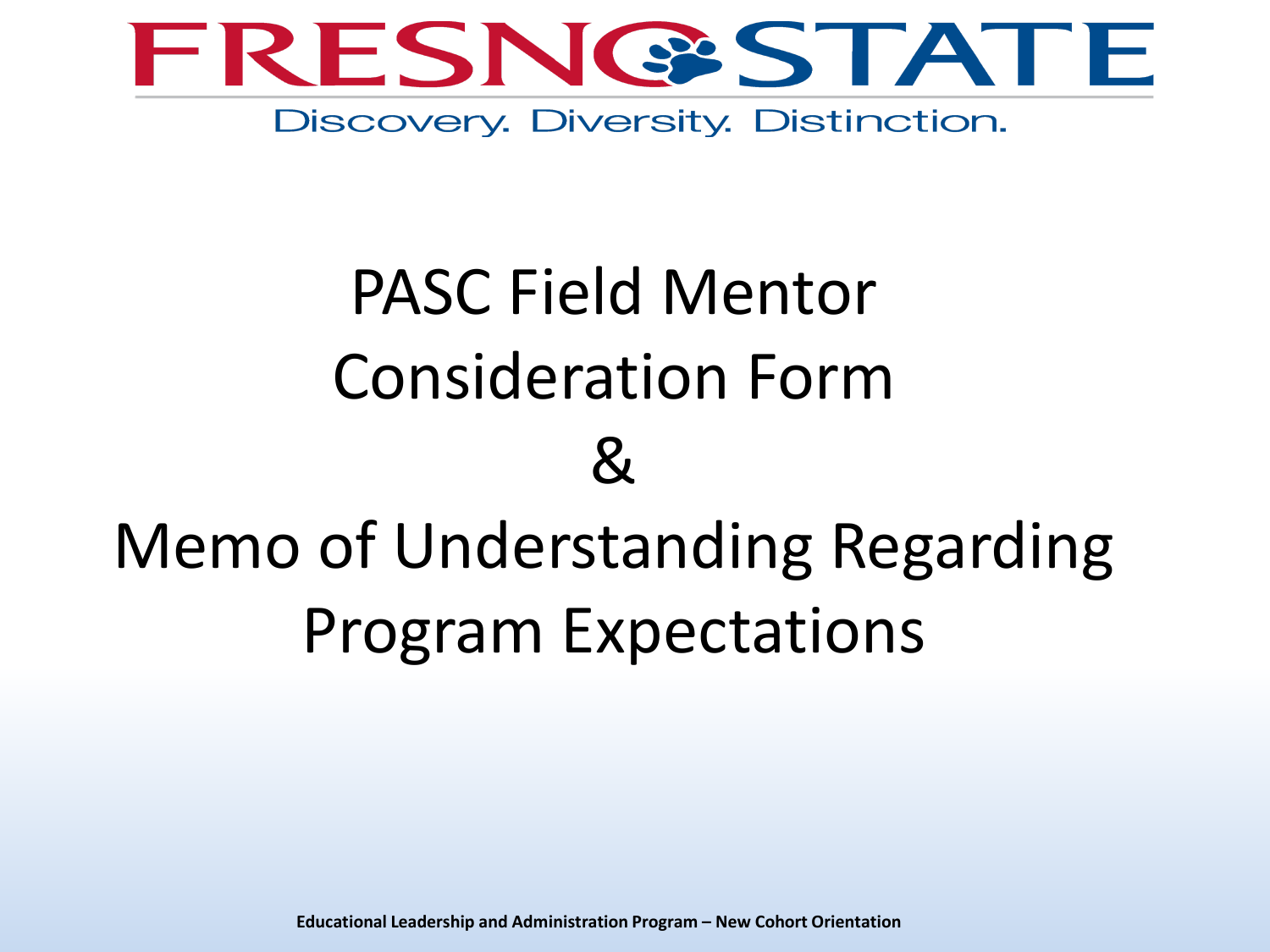

#### **Dear Future Fresno State PASC Candidates**

- $\sim$  This is a mastery-based program.
- $\sim$  The project/thesis will be the hardest thing you have ever done.
- $\sim$  Assignments take longer than you think.
- $\sim$  Prepare to work really hard and write more than you have ever written before.
- $\sim$  Don't procrastinate, turn assignments in on time, and start your assignments early.
- $\sim$  Work with your professors because they want you to succeed and will help support you through this program.
- $\sim$  You can do this. Kick fear to the curb.
- $\sim$  If you think you're not a leader, and you're doing this just to learn, I promise that by the end of this program you will be more than prepared to take on the many challenges we will face as administrators.
- $\sim$  Believe in yourself and lean on the members in your cohort as well as your professors. Don't be afraid to ask questions. There are no dumb questions.